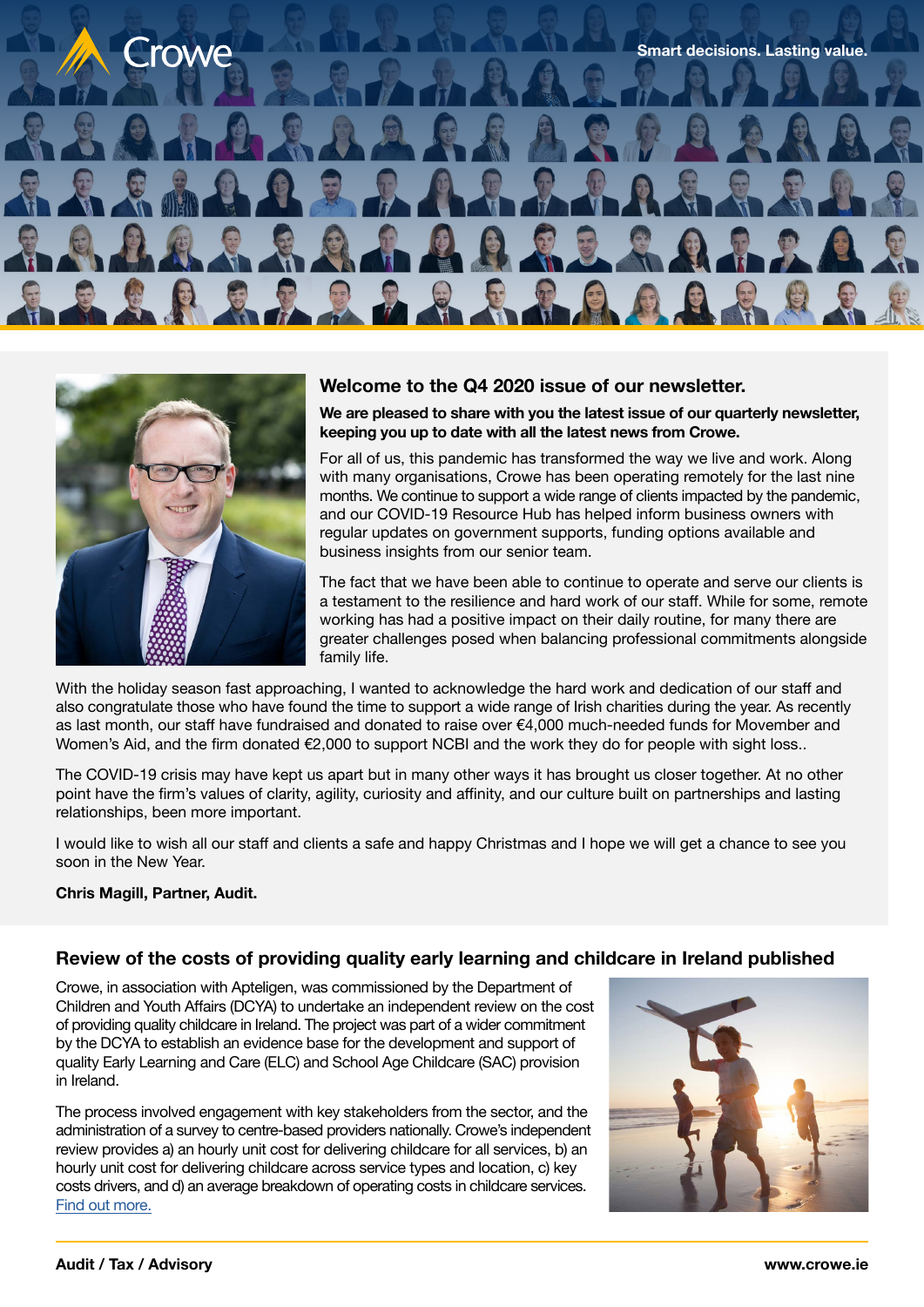



# **Partner profile – Grayson Buckley**

Grayson, who grew up in Artane, North Dublin with his brother and two sisters, talks about his time playing clarinet and saxophone in the Artane band up to the age of 16 and his memories of holidaying with his family between Limerick and the sunny South-East as a child. Grayson talks about how he loves the diversity of his role and the challenge of problem-solving for clients. A keep-fit fanatic, one of the challenges with lockdowns has been to miss his daily 6am workouts in Pat & Karl Henry's Gym in Dublin 2. In more normal times, Grayson enjoys attending music concerts and travelling in his spare time as well as meeting long-time childhood friends for dinner. [Read profile interview.](https://www.crowe.com/ie/insights/partner-profile-grayson-buckley)

## **Leadership Insights with Michael McCambridge**

Crowe partner Gerard O'Reilly interviews long-standing client Michael McCambridge, owner of Ireland's favourite bread range McCambridge Bread, about his experience trading during COVID-19 and what lies ahead for his brand. Michael talks about product diversification, expanding internationally online and the importance of investing in his staff. [Watch webcast video.](https://youtu.be/ujdz4bWWAR0)





## **COVID-19 capacity licencing process needed for hotel sector**

In a video interview, Crowe partner Aiden Murphy calls for the government to implement a COVID-19 capacity licencing process for 2021 to reinvigorate the ailing hotel sector.

Were such a process implemented, each hotel in a Level 2 scenario could be allowed to provide banquet events up to a size criterion appropriate to their event space as determined by either the local authority or the HSE. This would support re-opening of ground-floor activities such as weddings and cabaret-style events at Irish hotels so that greater numbers of staff could be brought back onto the payroll. [Watch interview.](https://www.crowe.com/ie/insights/covid-19-capacity-licencing-process-needed-for-hotel-sector)

## **Recent corporate finance deals**

Despite the current restricted trading environment, our corporate finance team has completed a number of M&A transactions and assisted clients with financing arrangements, enabling them to achieve their corporate and strategic goals for 2021 and beyond.

Our team has a wealth of experience advising clients on M&A transactions across a broad range of sectors domestically and internationally, and are available to assist with any projects you may be considering. [Find out more.](https://www.crowe.com/ie/services/advisory/corporate-finance)





## **Practical Corporation Tax – The Professional's Guide**

Crowe tax partner, John Byrne, has authored the first edition of the *Irish Tax Institute's Practical Corporation Tax – The Professional's Guide*. The book is a user-friendly and practical publication which should prove an invaluable reference point for Chartered Tax Advisers (CTAs) and other professionals as they advise domestic and cross-border companies on their corporation tax compliance obligations.

It is also essential reading for students of accountancy and tax and an important companion for anyone with corporation tax filing obligations. [Find out more.](https://www.crowe.com/ie/news/practical-corporation-tax-the-professionals-guide)